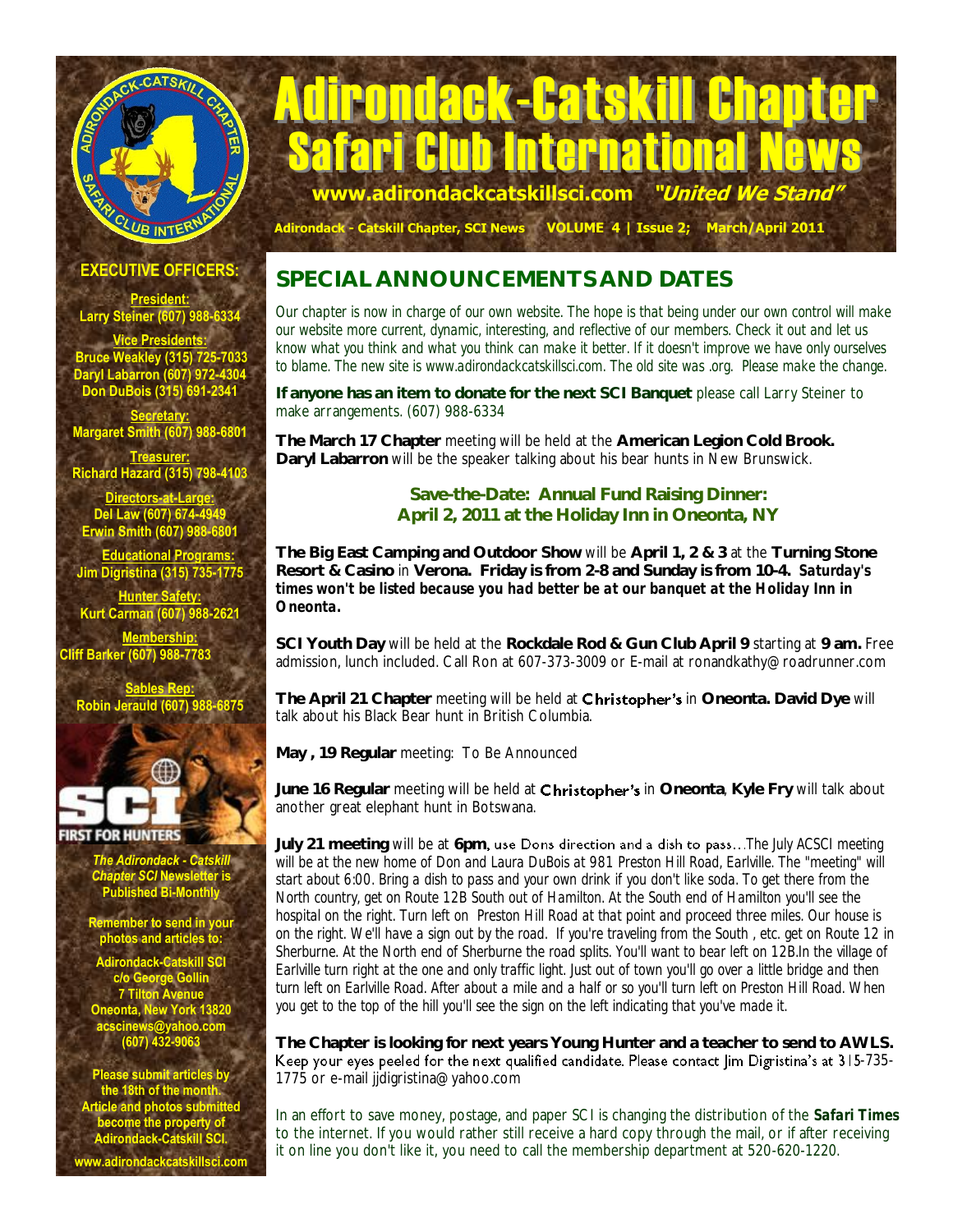# **PH Killed By Poachers in Tanzania**

*Professional Hunter Andre de Kock has been killed in Tanzania by poachers. The incident occurred this morning, Friday, February 18, 2011, in the Maswa Game Reserve area in Masailand. One of the senior PH's for Robin Hurt Safaris, de Kock was guiding clients when the incident occurred.* 

According to information provided to *The Hunting Report* by Robin Hurt Safaris, the hunting party surprised a group of poachers who fired upon the safari vehicle without warning or provocation. de Kock was killed instantly. The clients, we are told, emerged uninjured, but two trackers and a game scout were wounded and are in a hospital in stable condition at this writing.

Government officials and anti-poaching teams returning to the scene discovered ammunition for AK47s and several pairs of elephant tusks, apparently abandoned by the poachers. Two aircraft have flown over the area in search of the perpetrators, but have been unsuccessful in finding them. The incident is particularly unusual because poachers in Tanzania usually avoid hunting parties and any confrontations with them. We'll have more details in the next issue of *The Hunting Report.* 

It is too early to pass on information regarding memorial arrangements. de Kock's family and the entire Robin Hurt Safaris organization are still in shock and trying to make sense of the events. Anyone wishing to contact the family may send an e-mail to de Kock's son-in-law, Jonathan Howells, at jonathan.howells@robinhurt.co.tz.

On behalf of the entire *The Hunting Report* staff, our deepest condolences to the de Kock family and all of Andre's co-workers and colleagues at Robin Hurt Safaris.

- Barbara Crown, Editor & Publisher

# **A Call For Zambia Elephant Import Applications**

You may have heard that US Fish & Wildlife has decided to allow the importation of elephant trophies from Zambia this hunting season. Technically, that is not exactly the case. US Fish & Wildlife has not yet made a positive enhancement or a non-detriment finding for the sport hunting of elephant in Zambia. What they have agreed to do is consider any 2011 elephant applications they may receive.

In documentation acquired by *The Hunting Report*, US Fish & Wildlife states that they have not finalized the 2011 enhancement finding for Zambia elephant, nor completed a non-detriment finding. Both are required in order for the agency to actually allow the importation of elephant trophies.

Although US Fish & Wildlife officials delivered a letter to Zambian authorities at last month's SCI convention in Reno stating they would be able to authorize the importation of any 2011 elephant applications they receive, the agency has not completed the requirements to do so because they have yet to receive import applications. US hunters who wish to hunt elephant in Zambia this season are encouraged to get their import applications in right away. For assistance, contact John J. Jackson, III, of Conservation Force at 504-837-1233 or by e-mail at jjw-no@att.net. Once the agency receives import applications, it will have to move forward with the non-detriment finding to complete the process. The sooner they have applications, the sooner they will get started.

*We are always looking for speakers for our regular meetings. If you have an experience to share please call Larry at 607-988-6334 to get on our schedule.* 

*If you have an event that would interest outdoorsmen and women in you area, contact George Gollin at 607- 432-9063 or acscinews@yahoo.com and we will include it in the next newsletter. Deadline for all articles is the 18th of even months.*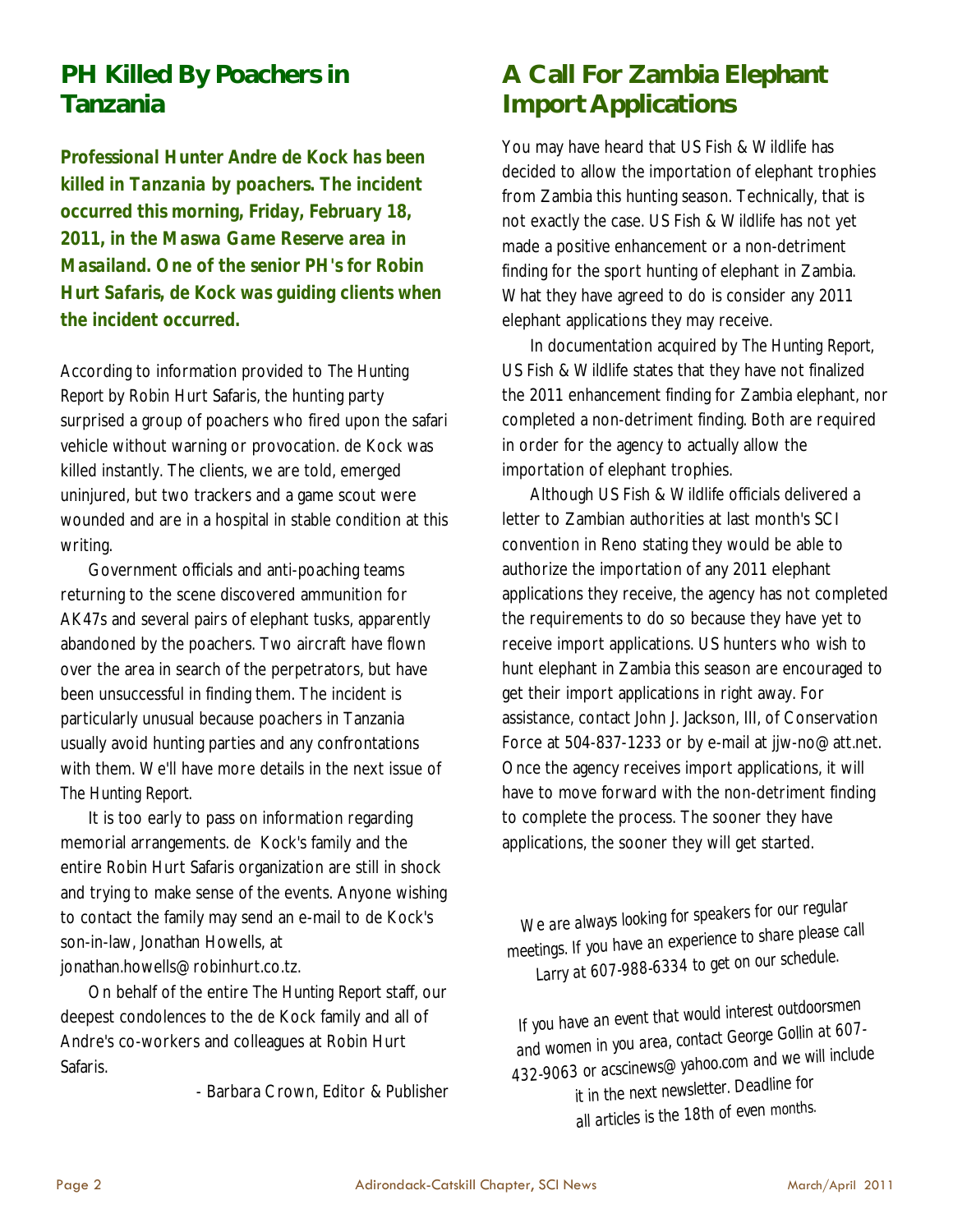## **Adirondack - Catskill Chapter of Safari Club International Banquet and Fundraiser**

Holiday Inn, Rte. 23 Oneonta, NY - Saturday, April 2, 2011

\$40 per person includes dinner, live auction and all events

*Registration - 12:00 pm Vendors & Displays - 12:00 pm – 6:00pm Live Auction - 3:00 pm - 5:00 pm*

DINNER – 6:00pm Choice of Chicken Parmesan or Prime Rib, indicate choice on form below

#### **EARLY BIRD BONUS SPECIAL #1**

**BUY 10 RAFFLE TICKETS AT \$10 each (\$100) RECEIVE 10 ADDITIONAL TICKETS EARLY BIRD BONUS SPECIAL #2**

**BUY 15 RAFFLE TICKETS AT \$10 each (\$150) RECEIVE 20 ADDITIONAL TICKETS**

Both BONUS SPECIALS

**(Good for Whitetail, Predator, Big Bore, Ladies and Youth Table Raffles ONLY)**

**SEND MONEY WITH RESERVATION - PICKUP TICKETS AT THE DOOR!**

#### **FOR MORE INFORMATION CONTACT**

**LARRY STEINER 607-988-6334**

**EMAIL - STEINERSCI@STNY.RR.COM**

**OR**

**RICHARD HAZARD 315-798-4103**

*For Hunt Auction Items, check out our website at www.adirondackcatskillsci.com*

*For Room Reservations call Holiday Inn, Oneonta, NY at 607-433-2250*

*Mention SCI first when calling for a special room rate*

*Please fill in the name, address and phone number of yourself and all your guests below. This information is needed for the auction*

*and your account. Return the bottom portion with your payment by March 21st, 2011 to qualify for the Early Bird Specials.* 

*Please add additional guests on a separate sheet of paper ----------------------------------------------------------------------------------------------------------------------------------------------------------------*

### **Pre-Registration required - NO Tickets will be available at the door**

|                                            | Banquet Reservations ________ @ \$40.00 \$_________                                                                                                                                                                            |                                                                                                                                                                                                                                |                                                                                                                |
|--------------------------------------------|--------------------------------------------------------------------------------------------------------------------------------------------------------------------------------------------------------------------------------|--------------------------------------------------------------------------------------------------------------------------------------------------------------------------------------------------------------------------------|----------------------------------------------------------------------------------------------------------------|
|                                            | Early Bird Ticket Pack #1 ______ @ \$100.00 \$                                                                                                                                                                                 |                                                                                                                                                                                                                                |                                                                                                                |
|                                            | Early Bird Ticket Pack #2 _______ @ \$150.00 \$                                                                                                                                                                                |                                                                                                                                                                                                                                |                                                                                                                |
|                                            |                                                                                                                                                                                                                                | Total Enclosed \$                                                                                                                                                                                                              |                                                                                                                |
|                                            |                                                                                                                                                                                                                                |                                                                                                                                                                                                                                |                                                                                                                |
|                                            | Address and the contract of the contract of the contract of the contract of the contract of the contract of the contract of the contract of the contract of the contract of the contract of the contract of the contract of th | Address and the contract of the contract of the contract of the contract of the contract of the contract of the contract of the contract of the contract of the contract of the contract of the contract of the contract of th |                                                                                                                |
|                                            | City <b>City City City City City City</b>                                                                                                                                                                                      | City <b>Called the Community Contract Community</b> City <b>Community</b>                                                                                                                                                      |                                                                                                                |
| State___________    Zip___________________ | State                                                                                                                                                                                                                          | Zip________________________<br>State <b>State</b>                                                                                                                                                                              | Ziper and the second service of the service of the service of the series of the series of the series of the se |
| Phone <b>Example 2018</b>                  | Phone <b>Example 20</b> Phone <b>Phone</b>                                                                                                                                                                                     | Phone <b><i>Phone</i></b>                                                                                                                                                                                                      |                                                                                                                |
| <b>Early Bird Packs#1</b>                  | <b>Early Bird Packs #1</b>                                                                                                                                                                                                     | <b>Early Bird Packs #1</b>                                                                                                                                                                                                     |                                                                                                                |
| Early Bird Packs #2                        | <b>Early Bird Packs #2</b>                                                                                                                                                                                                     | <b>Early Bird Packs #2</b>                                                                                                                                                                                                     |                                                                                                                |
| Chicken or ____<br><b>Beef</b>             | Chicken or <b>chicken</b>                                                                                                                                                                                                      | $Beef_$<br>_Chicken or ___<br><b>Beef</b>                                                                                                                                                                                      |                                                                                                                |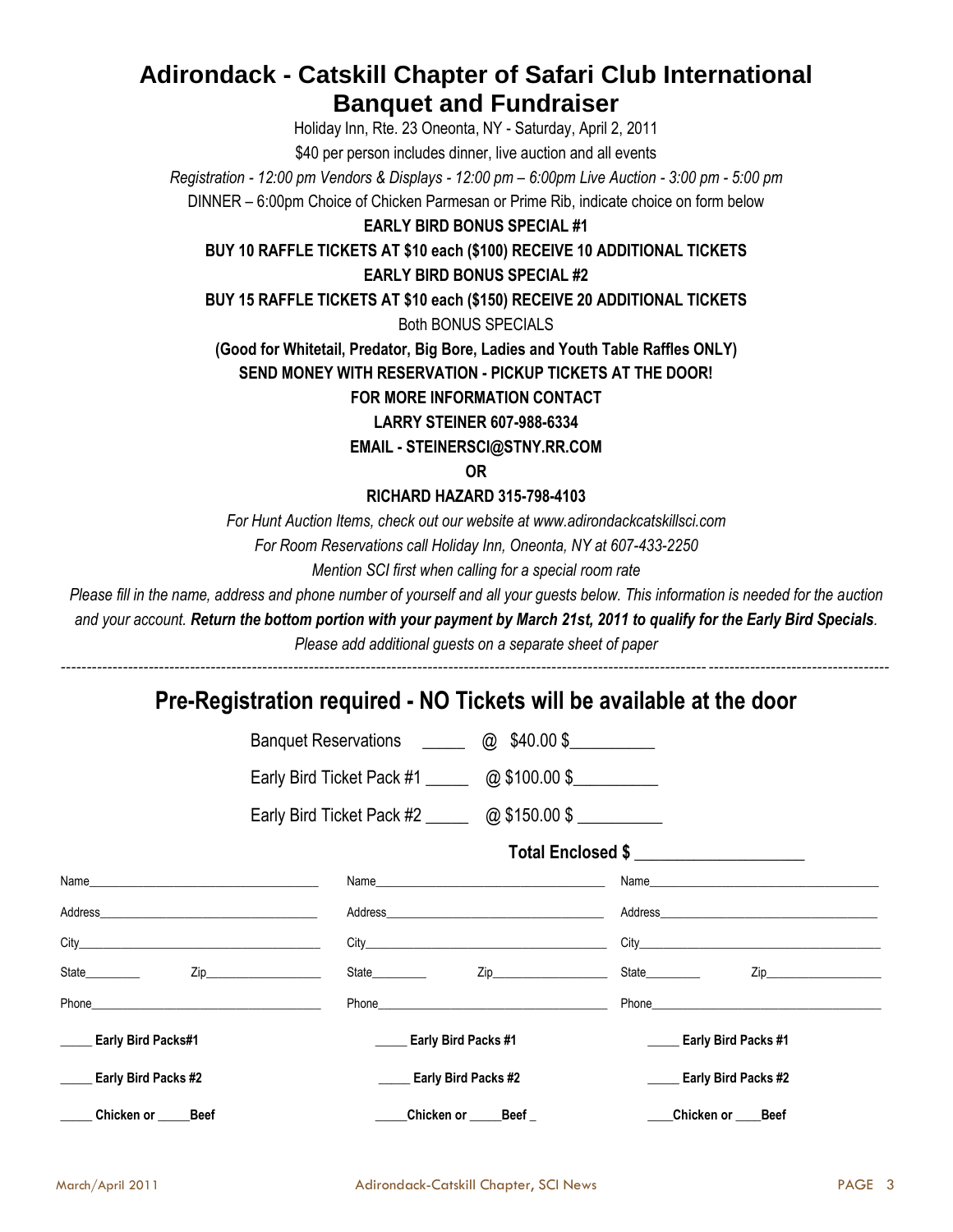# **Adirondack-Catskill Chapter of SCI Member Receives Young Hunter of the Year Award in Reno, Nevada**



*Mitch Hooker (left) who received the National Young Hunter of the Year Award and Larry Steiner at the annual convention in Reno.*

**Richfield Springs, N.Y.** 18 year-old Mitchell Hooker of Richfield Springs, New York, and a senior at Mount Markham High School, recently returned from Reno, Nevada where he was awarded Safari Club International's Young Hunter of the Year Award at the organization's annual convention, attended by over 22,000 people. Hooker is a member of the Adirondack-Catskill Chapter of Safari Club International (SCI) and was the chapter's 2008 Young Hunter of the Year Award winner.

The chapter nominated Mitch for the national award and he went on to win the award based on a number of different criteria including school performance, conservation work, community service and his activities as a role model for hunting.

James Digristina, education director for the Adirondack-Catskill Chapter of SCI, says, "Mitchell is truly an impressive young man. He has a love for the outdoors and is involved in its conservation as a member not only of SCI, but also Ducks Unlimited and the Rocky Mountain Elk Foundation. The chapter's efforts to support youth are rewarded when we witness the successes of young people like Mitch."

The Adirondack-Catskill Chapter of SCI sent Hooker to the American Wilderness Leadership School in Jackson Hole, Wyoming in 2009. This fall Hooker will attend Paul Smith's College in the heart of New York's



*Wayne Lappiere of NRA cutting the ribbon with Dr. Larry Rudolph, President of SCI, opening the SCI National Convention in Reno in January.* 

Adirondack Mountains to major in Environmental Science.

Chapter president Larry Steiner, who was in Reno to see Hooker receive his award, notes "Preserving our outdoor heritage begins with supporting the future generation and encouraging an interest in, respect for and love of the outdoors. Mitch's acceptance speech included a quote from conservationist and hunter Fred Bear that encourages all of us to 'go afield with a good attitude, with respect for the wildlife you hunt and the forests and fields in which you walk. Immerse yourself in the outdoor experience. It will cleanse your soul and make you a better person.' That says a great deal about this young man."

Hooker is the Adirondack-Catskill Chapter's fifth recipient of Safari Club International's Young Hunter of the Year Award and the second to go on to receive the national award. In 2006, Cody Dye of Richfield Springs was also named the chapter's winner and went on to win the national award. Other winners of the chapter's award were Cierra Gorman in 2009, Colton Dye in 2007 and Heather Grower in 2005.

To learn how to become a member of the Adirondack-Catskill Chapter of Safari Club International and to find out more about the chapter's young hunter programs please visit www.adirondackcatskillsci.com.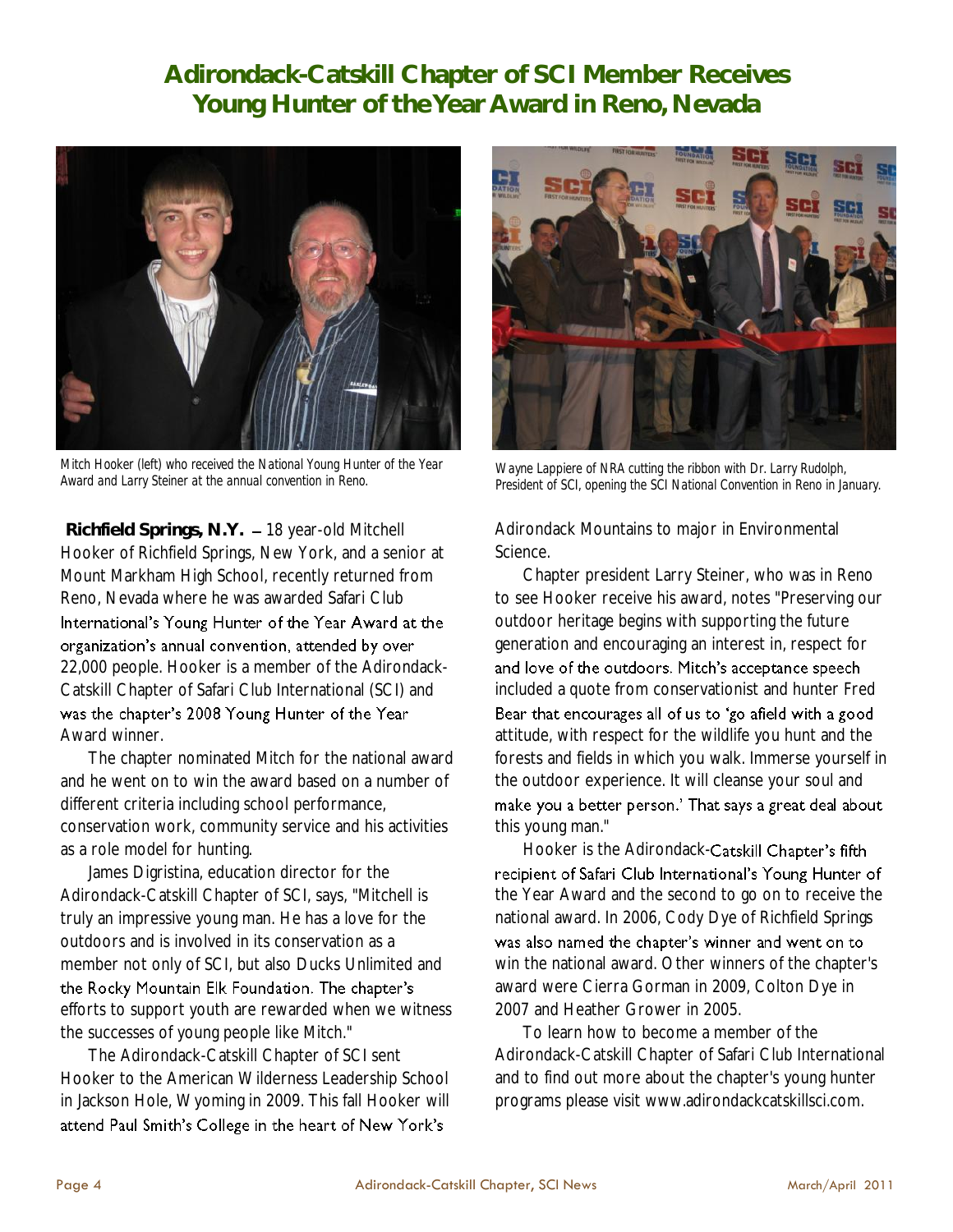Hi Everyone,

I recently returned from a trip to the King Ranch in South Texas as a guest of Dave and Ginny Hanna. I spent a week hunting deer, javalina, wild pigs and Rio Grand turkey. The trip was a great way to relax after the past couple of months leading up the SCI Convention in Reno. I've attached some photos from my trip.



Frank



![](_page_4_Picture_5.jpeg)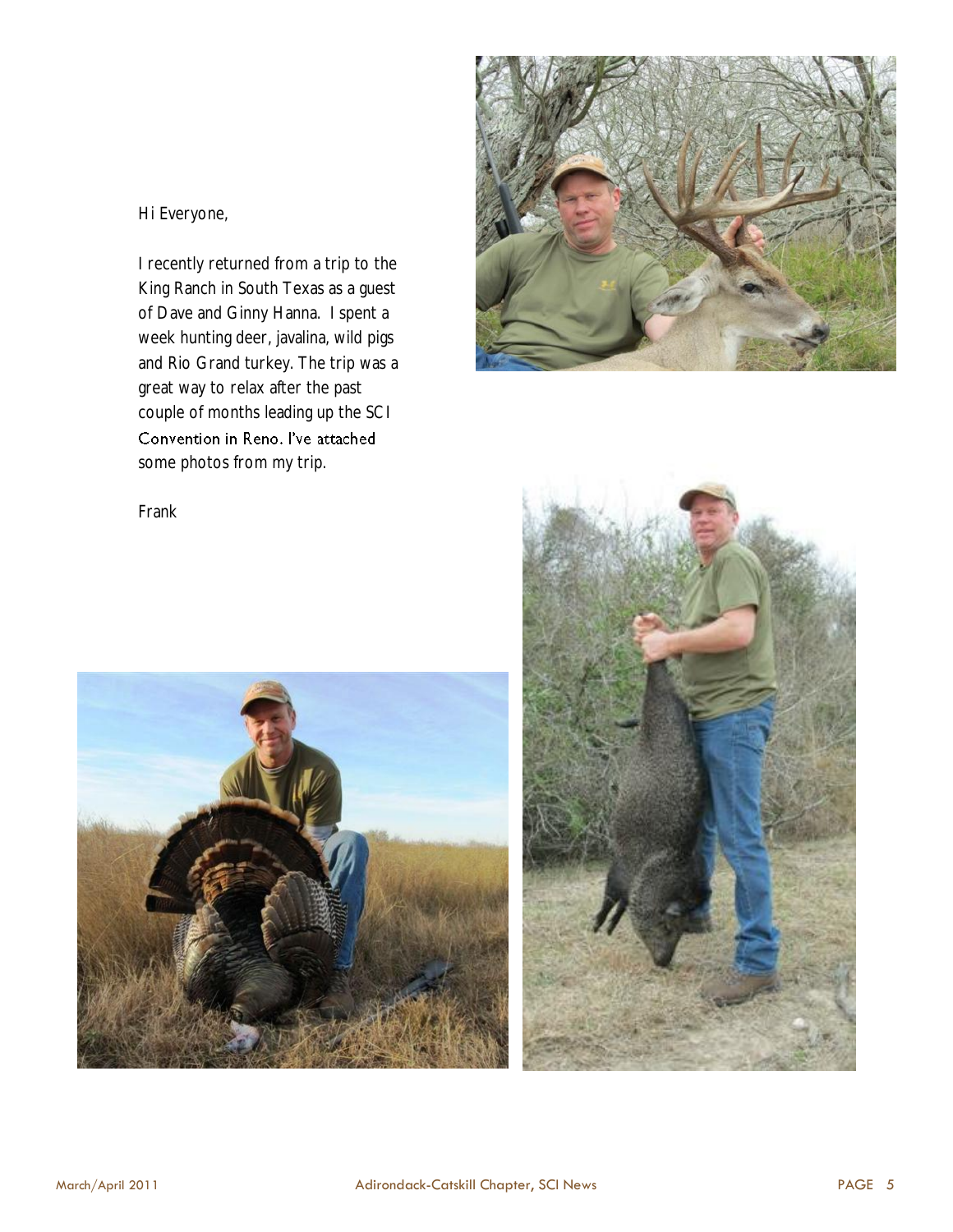### **SAFARI BANQUET GAMES April 2, 2011**

**WALL OF GUNS**: Each card in a deck of cards will sell for \$20. You get half of the card, the other half goes into the pot for a drawing. As soon as the whole deck is sold, a half-card is drawn from the pot. If your half-card matches the one drawn, you get to choose one of the guns on the Wall of Guns. If all cards in a deck are not sold, half of the proceeds for that part -deck will be awarded in cash.

**50/50 RAFFLE:** Tickets are \$1 each; 3 for \$2; 5 for \$3; or ARMLENGTH for \$5. Winning ticket will be drawn at the end of the evening.

**MUG RAFFLE:** Buy a MUG for \$20. Each MUG contains Raffle Tickets ranging in value from \$40 up to \$100 (to be used on ANY of the TABLE RAFFLES). No MUG contains LESS than \$40 in Raffle Tickets. YOU CAN'T LOSE!! Hurry before they're all gone!

**MYSTERY GUN**: Special tickets sell for only \$10 each or an ARMLENGTH of tickets for \$30. Winning ticket will be drawn at the end of the evening.

**HEADS OR TAILS:**  will play this fun game together. Everyone who has a Heads or Tails ticket will stand by their table. The Auctioneer will prepare to flip a coin and will ask each ticket holder to decide if it will be Heads or Tails. If you believe it will be Heads, you place your hands on your head. If you believe it will be Tails, you place your hands on your butt. The coin is flipped, the losers sit down. The process is repeated with those standing guessing either heads or tails, the coin is flipped and, again, the losers sit down. The game continues until there are only a few remaining. Those few will be called to the front and will play the game until only one person remains. That person wins \$250 CASH!!

**FAST BINGO, NO LOSERS:** Buy a Bingo card for \$20. Immediately following the Heads or Tails game, we will play this fast game in which you have the opportunity of winning either a Kimber Pro CDPII model 1911 .45 caliber Pistol (Retail Value \$1,500) or \$600 CASH!! Only 100 cards sold! This is a Bingo Game but one in which you DO NOT want the number that is being called. If the number called is on your card, you turn in your card for \$20 worth of Raffle Tickets. Your game is over, but YOU CANNOT LOSE. \$20 FOR \$20 WORTH OF RAFFLE TICKETS! As long as the numbers being called are NOT on your card, you are still in the game. THE LAST PERSON WITH NO CALLED NUMBER ON HIS/HER CARD WILL BE THE WINNER!!

**VIP TABLE:** As we sit down for dinner, there will be a security envelope in front of each place setting. Each envelope will have a table number. That number will correspond with the table number (in the center of your table). There will be one envelope per place setting, thus 8 per table. Now, you have a choice. You can put \$20 (twenty dollars) in your envelope or you can put \$0 (nothing) in your envelope. Every envelope will be collected prior to serving dinner and put in a big box. We will draw an envelope from the box. If upon opening the envelope, there is \$20 in it, the ENTIRE table will come forward and sit at the VIP Table, enjoy the special menu dinner, take home all the prizes, and use the raffle tickets on ANY of the TABLE RAFFLES. If upon opening the envelope it contains less than \$20 your table loses and another envelope is drawn until there is a winner. There is a possibility your table will be drawn again but that's the chance you take. The odds are best if ALL place a \$20 bill in their envelope. Don't risk causing your table to lose. One envelope per attendee. One \$20 bill per envelope. Good Luck. Dick Hazard will go over the rules prior to the game. For any questions before then, see Dick.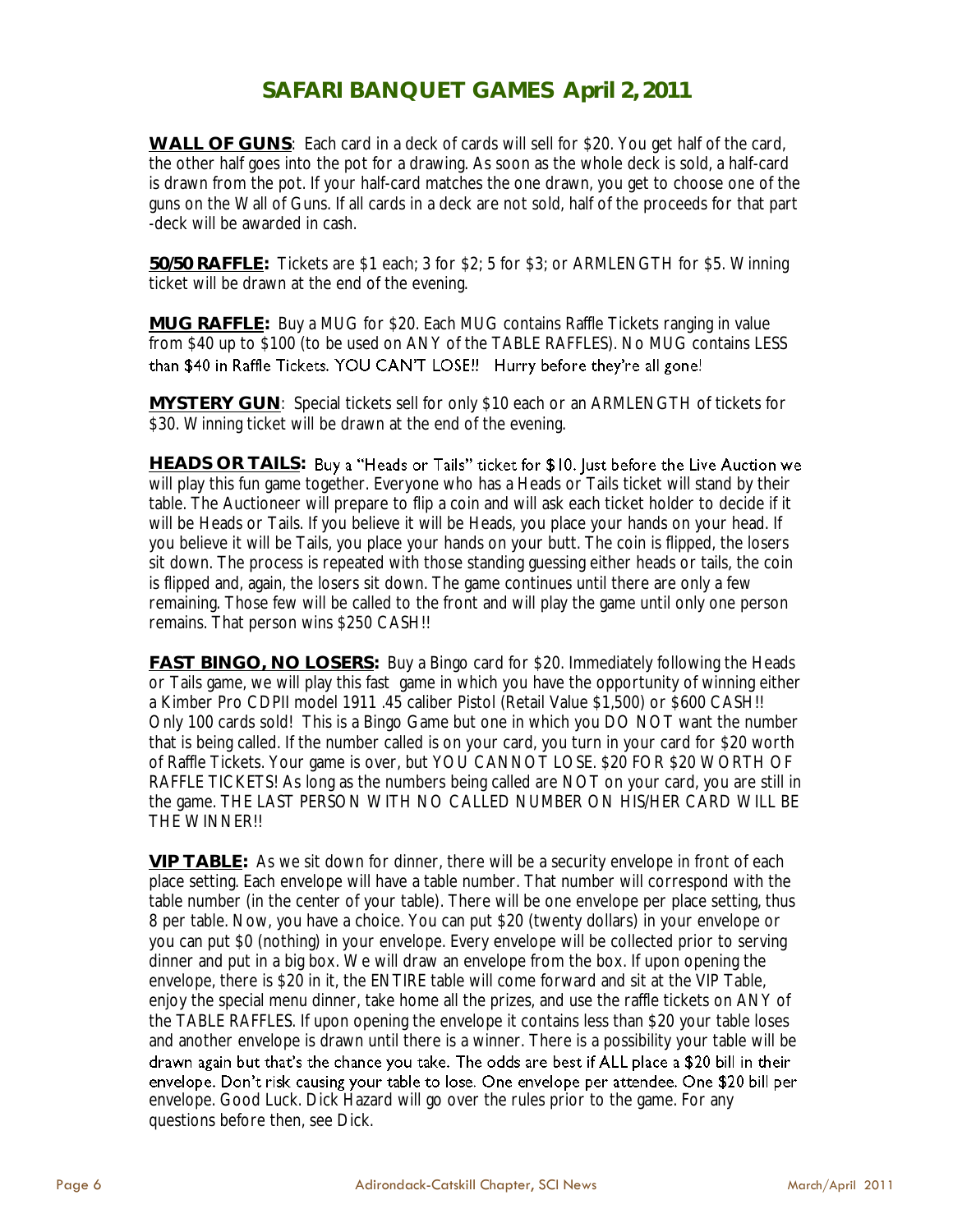**A/C SCI-YOUTH DAY at ROCKDALE Rod & Gun Club 312 Rockdale Rd., Mt. Upton, NY Co-Sponsored ADIRONDACK-CATSKILL CHAPTER Safari Club International**

> **Apirl 9 9:00 AM - 2 PM Ages: 17 and under**

**Cost: \*FREE! FREE! FREE!\***

**Events:**

**Laser Shot Air-Guns Archery FISHING K-Game calls Fun and FOOD!**

**Included in \*FREE!\* Door Prizes Lunch**

**Pre-Registration is Suggested! Event FILLS FAST!**

**CONTACT: Ron Meek- (607) 373-3009 Email: [ronandkathy@roadrunner.com](mailto:ronandkathy@roadrunner.com)**

**LUNCH PROVIDED FOR ALL!**

![](_page_6_Picture_9.jpeg)

*This picture is from last years youth day on the air rifle range.* 

*This year we are again providing seed corn for food plots for a donation of \$5 per bag. In addition, we will take pre-orders for anyone wanting to plant soy beans again at a donation of \$5 for a fifty pound bag. Please call Larry to order your corn or soy beans.*

![](_page_6_Picture_12.jpeg)